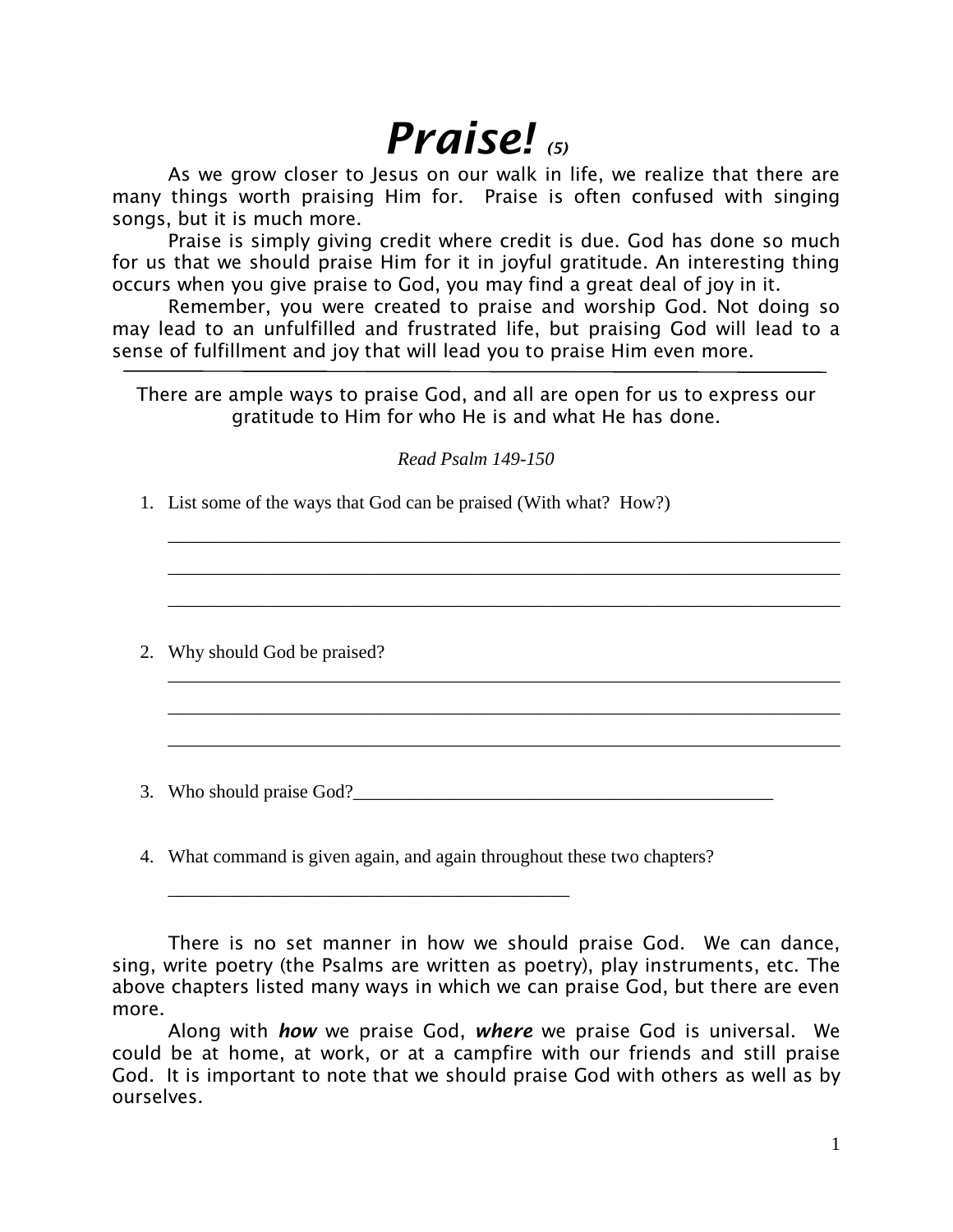We all serve the same Lord, Jesus, and it is essential that we spend time praising Him together. There are limitless ways and places we can praise God, yet it is important to look at the reasons we do it. In the Psalms, there were many examples of why God should be praised.

- 1. Praise God just for who He is. God is powerful, loving, all-knowing; His ways are not our ways, we cannot understand Him; He is everywhere…
- 2. Praise God for what He has done. God sent Jesus so that we can know Him! God may have answered one of your prayers…
- 3. Praise God for the blessings in your life. There are thousands of tiny blessings we experience each day that go unnoticed, such as the sunshine, fresh air, a car to drive, a house to live in. You can praise Him for loved ones, things you enjoy…

| 2. $\qquad \qquad$             |
|--------------------------------|
| $\frac{3}{2}$                  |
| 4. $\overline{\phantom{a}}$    |
|                                |
| 6.                             |
|                                |
| 8.                             |
|                                |
| $10.$ $\overline{\phantom{a}}$ |

List 10 things you can thank God for...

There are many reasons to praise God, but there is one more topic of praise that needs to be covered. We have looked at where, how and why we praise God, but when should we do it? Essentially, we can praise God anytime, but when life boils down, there are the good times, and the bad times. During one, we can be tempted (unknowingly) to forget God because things are going so well. In the other, praising God can seem like the last thing we would want to do in that situation, but the Bible tells us to praise Him in season and out.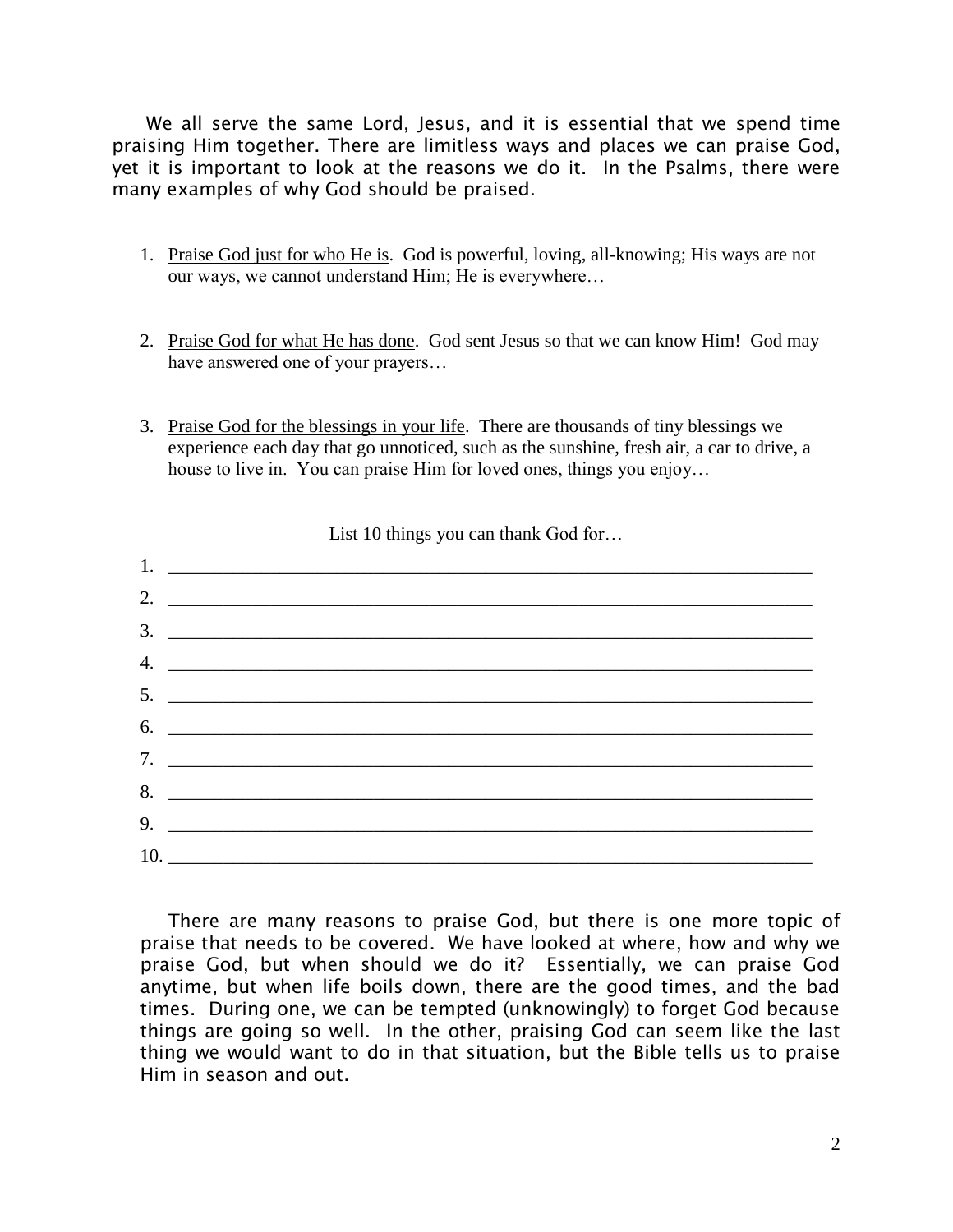#### *Read Psalm 31*

The author [David] seemed pretty distressed at the beginning of this Psalm, didn't he? He was suffering from conviction from sin, enemies were plotting against him and everything seemed to be falling apart. Yet, despite his circumstance, he praised God. He even praised God for answering the prayer that he had just prayed even though no answer had been given yet.

Whether the road of life is rocky and filled with pot holes, or it's as smooth as a newly paved highway, God is still the same and deserves our praise.

# *A Relationship Through Prayer*

God has given an amazing privilege to those who follow His Son, prayer. No matter where you are or what you are doing you can talk to God directly. Above that, He wants to hear from you. The one who created the universe desires a close relationship with you. However, like most things in life, prayer is a **choice** and there is a wise and unwise way it can be done.

#### Matthew 6:5

## When you pray, you are not to be like the hypocrites; for they love to stand and pray in the synagogues and on the street corners so that they may be seen by men.

• What is the motivation of the hypocrites to pray? \_\_\_\_\_\_\_\_\_\_\_\_\_\_\_\_\_\_\_\_\_\_\_\_\_\_\_\_

\_\_\_\_\_\_\_\_\_\_\_\_\_\_\_\_\_\_\_\_\_\_\_\_\_\_\_\_\_\_\_\_\_\_\_\_\_\_\_\_\_\_\_\_\_\_\_\_\_\_\_\_\_\_\_\_\_\_\_\_\_\_\_\_\_

It is impossible to have a close relationship with God if we seek only the praise of others. We should seek God's blessing and advice, that is why we pray in the first place.

#### Matthew 6:7

## And when you are praying, do not use meaningless repetition as the Gentiles do, for they suppose that they will be heard for their many words.

- Does God want your prayer to be genuine? Yes\_\_\_\_ No\_\_\_\_
- What do you think it means to use "meaningless repetition" in your prayers?

\_\_\_\_\_\_\_\_\_\_\_\_\_\_\_\_\_\_\_\_\_\_\_\_\_\_\_\_\_\_\_\_\_\_\_\_\_\_\_\_\_\_\_\_\_\_\_\_\_\_\_\_\_\_\_\_\_\_\_\_\_\_\_\_\_\_

\_\_\_\_\_\_\_\_\_\_\_\_\_\_\_\_\_\_\_\_\_\_\_\_\_\_\_\_\_\_\_\_\_\_\_\_\_\_\_\_\_\_\_\_\_\_\_\_\_\_\_\_\_\_\_\_\_\_\_\_\_\_\_\_\_\_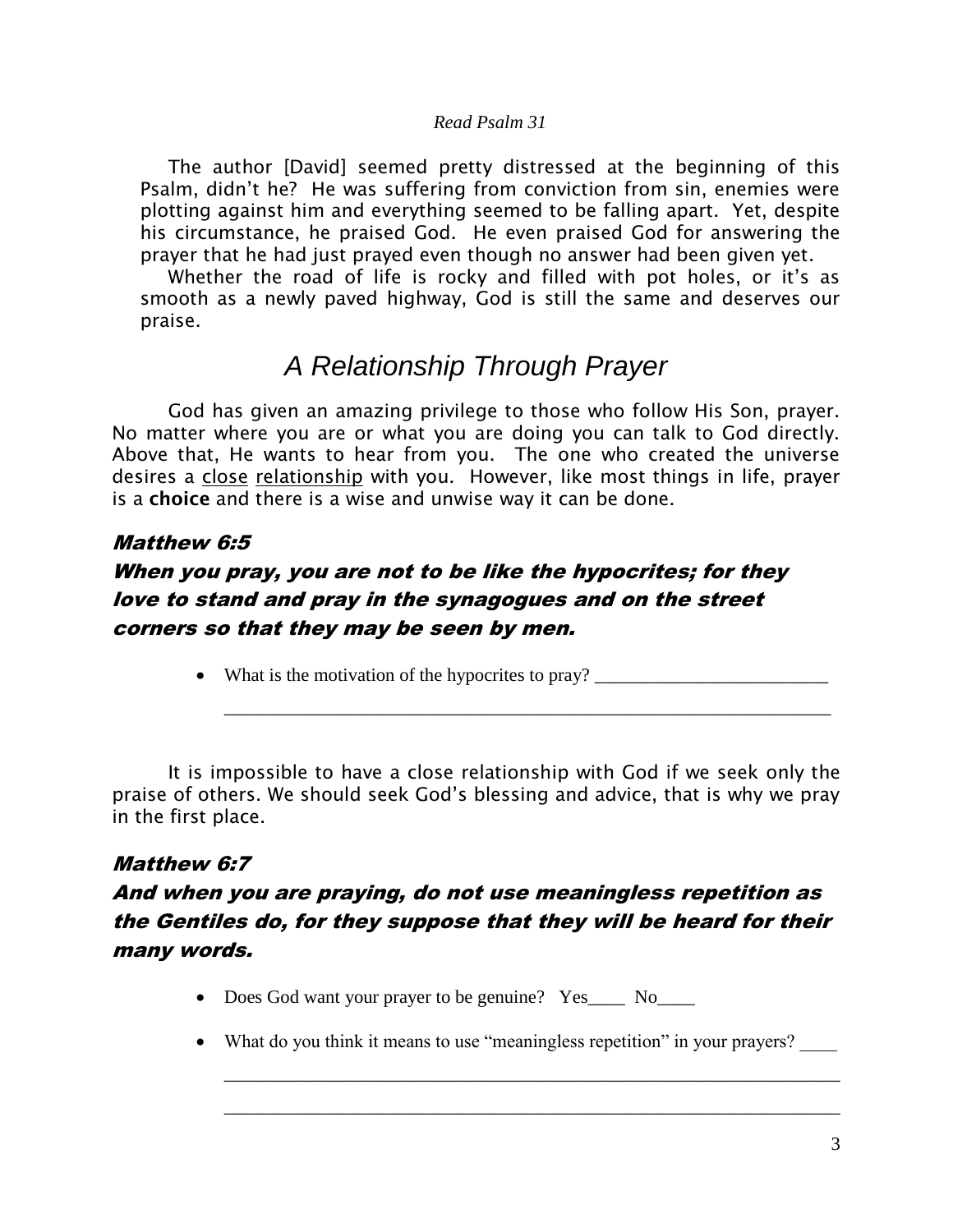Common sense would say that there is no way to be a true friend if all you did was say the same thing all the time. God the Father already knows what it is that you are going to pray for, and He wants to hear it from you, but we do not need to make the mistake of believing that we can *impress* God in the way we pray.

God has told us in His word that there is a great difference between mere mechanical prayer and praying effectively. The difference appears to be a matter of where we abide.

## John 15:7 If you abide in Me (Jesus), and My words abide in you, ask whatever you wish, and it will be done for you.

This is a very overlooked and misunderstood verse in the Bible. Many who read this verse might have the thought about what they would ask for if they could get anything. The problem here is that God is not a genie in a bottle just waiting for your request. We must abide in His word (the Bible) by applying its teaching to our lives. This helps us learn more of Jesus and become more like Him. The closer we are to Him, the more we will pray like Him.

This is not to say that we must be just like Jesus in order to have our prayers heard and answered. If that were the case, how could any of us come before the Father? God does want us to come to Him with our concerns because He cares for us.

## 1 Peter 5:7 Casting all your anxiety on Him, because He cares for you.

If you have believed in Jesus as your savior, God is now your Father. God already knows all about our problems and our concerns, but like any good

father, He still wants His children to come to Him and seek His help with them. The answer to our prayer is found in abiding in the one who saved you in the first place and started you in this new life, Jesus.

God has spoken everything He wants us to know through one book: the Bible.

Abiding in Jesus can be summed up with one word: relationship. True prayer is all about a **conversation** with God. When you have a relationship with another person you talk with them (not at them), otherwise the relationship suffers. Once saved, we are called a son or daughter of God, giving us full access to talk with Him whenever we desire.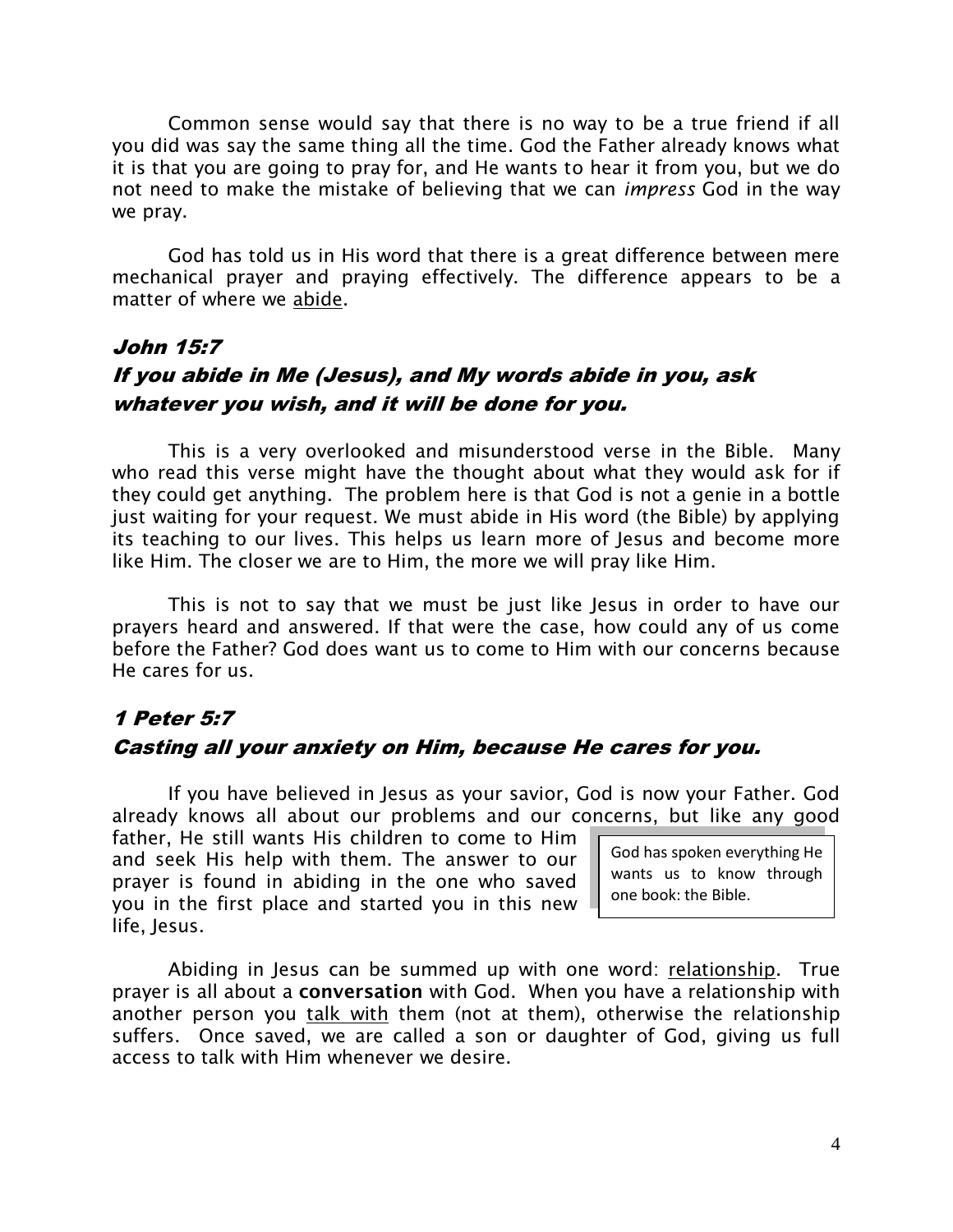• If God desires a relationship, how does He talk back to us?

#### *So, how do you pray? Is there a specific way or can you just say whatever comes to mind?*

\_\_\_\_\_\_\_\_\_\_\_\_\_\_\_\_\_\_\_\_\_\_\_\_\_\_\_\_\_\_\_\_\_\_\_\_\_\_\_\_\_\_\_\_\_\_\_\_\_\_\_\_\_\_\_\_\_\_\_\_\_\_\_\_\_\_

\_\_\_\_\_\_\_\_\_\_\_\_\_\_\_\_\_\_\_\_\_\_\_\_\_\_\_\_\_\_\_\_\_\_\_\_\_\_\_\_\_\_\_\_\_\_\_\_\_\_\_\_\_\_\_\_\_\_\_\_\_\_\_\_\_\_

#### *Read Matthew 6:5-15 to see how Jesus explains prayer.*

What do the following verses say about prayer?

| $Vs. 7 \_$ |  |
|------------|--|
|            |  |
| Vs. 10     |  |
| Vs. 11     |  |
| Vs. 12     |  |
| Vs. 13     |  |

Some practical ideas to help focus your prayer are as follows: pray *sincerely* and pray *specifically*. God knows your thoughts so why try to dance around with words to try and get Him to give us what we want. Praying specifically is vital to getting *specific answers*. If you ask someone to go to the grocery store and get cereal, but don't tell them what kind, you could end up with a kind that you do not like. Did the person that got the cereal do anything

wrong? No, but you weren't specific. Praying specifically will give you specific answers and strengthen your relationship with God. Remember, the answer to your prayer may be "No," but at least it's specific.

The answer God gives to your prayer may not always be the answer that you expect!

## John 14:13 Whatever you ask in My (Jesus) name, that will I do, so that the Father may be glorified in the Son.

\_\_\_\_\_\_\_\_\_\_\_\_\_\_\_\_\_\_\_\_\_\_\_\_\_\_\_\_\_\_\_\_\_\_\_\_\_\_\_\_\_\_\_\_\_\_\_\_\_\_\_\_\_\_\_\_\_\_\_\_\_\_\_\_

• Why would Jesus do what you ask in His name? \_\_\_\_\_\_\_\_\_\_\_\_\_\_\_\_\_\_\_\_\_\_\_\_\_\_\_\_\_\_\_\_\_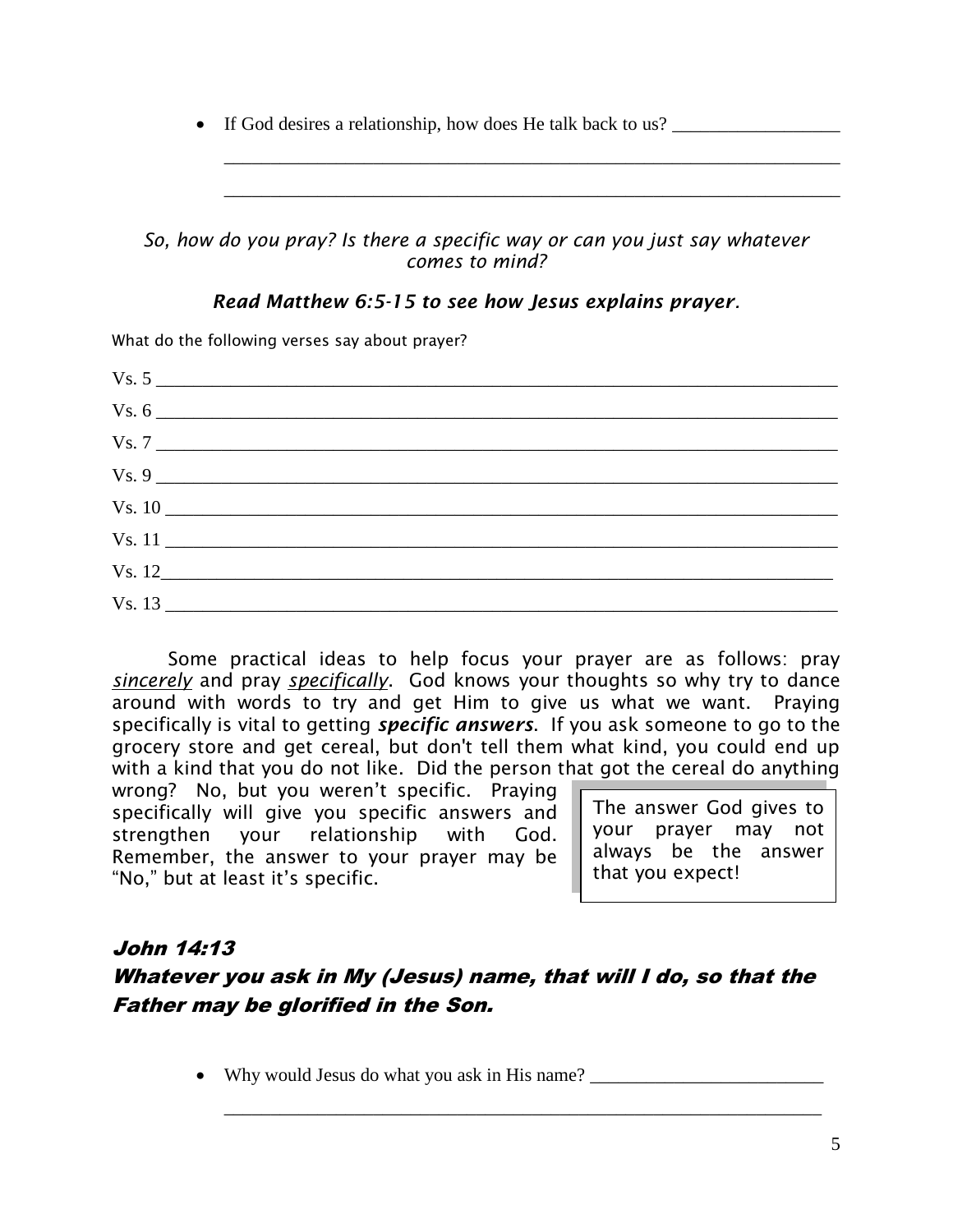Having a close relationship with God causes something to happen that might go against your nature, you glorify God. Giving God glory basically acknowledges Him for who He is and the awesome things He has done. He created you, died on the cross for you, and has heaven waiting for you. Glorifying God will pour out of you like the waters over Niagara Falls when you fully embrace His love.

## *Worship*

The way in which we conduct ourselves says a lot about what we believe. Our actions may either glorify God or glorify ourselves. We were created to glorify God. Adam and Eve were created by God and placed in a beautiful garden on a perfect earth. They were told to tend the garden, but this was not the limit of their duties. Seeing all that God had done, and being able to commune with Him directly, it became clear that they were created to worship and glorify God for who He is and what He has done.

This obligation is within us too in the twenty first century. Our existence has not strayed so far from Adam and Eve's (our first parents) to worship and

glorify God. The main difference is the introduction of sin in us and in creation around us. God is still to be glorified and worshiped even in a world that has problems.

Our personal purity is one area where we will choose to glorify either God or ourselves.

The first area in which we can glorify God or ourselves is our thought life. Our thoughts are either directed towards God and His kingdom or towards ourselves and our kingdom.

### 2 Corinthians 10:5

## We are destroying speculations and every lofty thing raised up against the knowledge of God, and we are taking every thought captive to the obedience of Christ,

- What does this verse say to take captive? \_\_\_\_\_\_\_\_\_\_\_\_\_\_\_\_\_\_\_\_\_\_\_\_\_\_\_\_\_\_\_\_
- What could happen if you let your thoughts run wild?

Taking your thoughts captive means being in control of what you think about and allow yourself to dwell on. A simple reality of life is this: what you think about long enough, you will try to do. This is why Scripture encourages us to think about certain things.

\_\_\_\_\_\_\_\_\_\_\_\_\_\_\_\_\_\_\_\_\_\_\_\_\_\_\_\_\_\_\_\_\_\_\_\_\_\_\_\_\_\_\_\_\_\_\_\_\_\_\_\_\_\_\_\_\_\_\_\_\_\_\_\_\_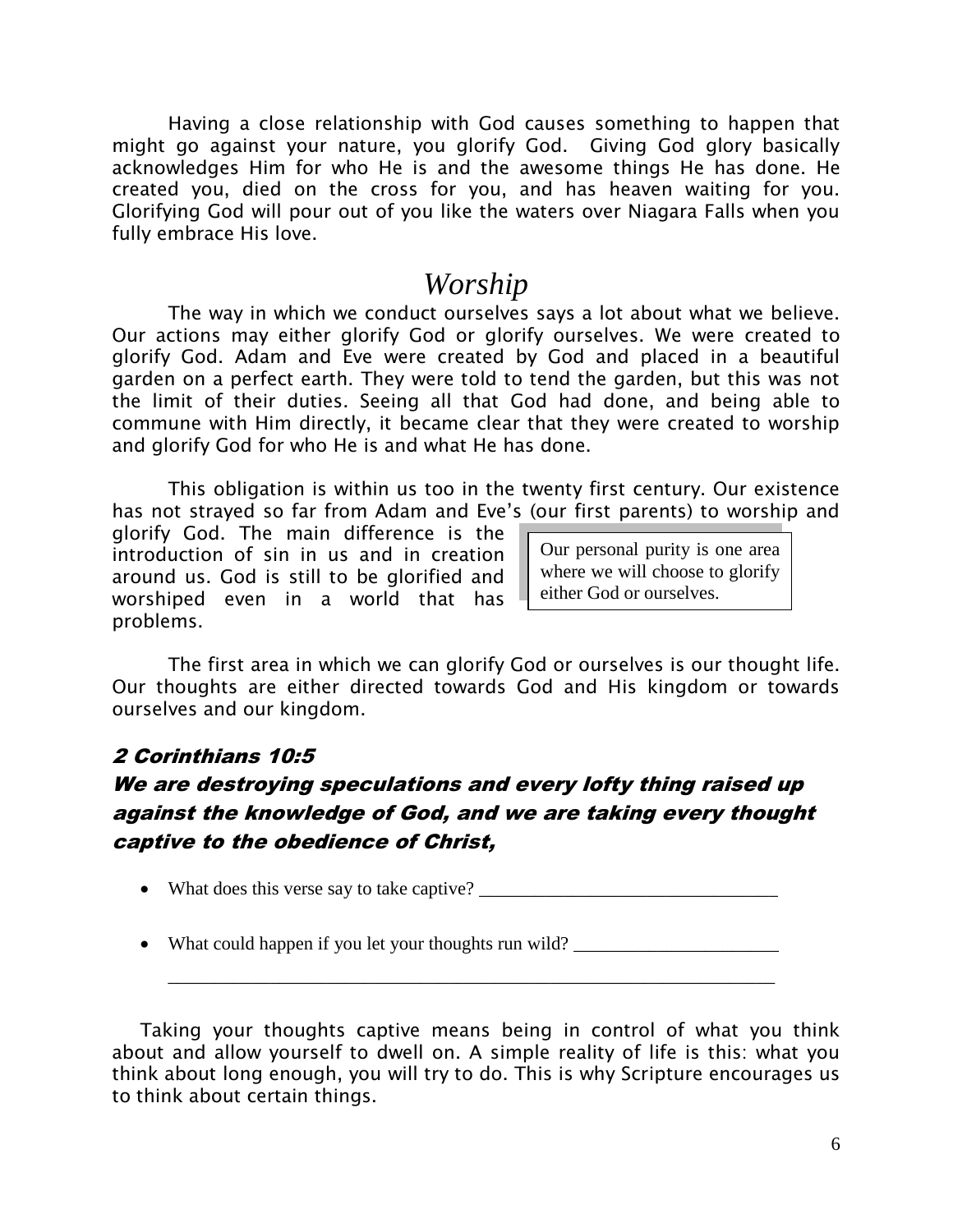#### Philippians 4:8

Finally, brethren, whatever is true, whatever is honorable, whatever is right, whatever is pure, whatever is lovely, whatever is of good repute, if there is any excellence and if anything worthy of praise, dwell on these things.

\_\_\_\_\_\_\_\_\_\_\_\_\_\_\_\_\_\_\_\_\_\_ \_\_\_\_\_\_\_\_\_\_\_\_\_\_\_\_\_\_\_\_\_\_ \_\_\_\_\_\_\_\_\_\_\_\_\_\_\_\_\_\_\_\_\_\_

\_\_\_\_\_\_\_\_\_\_\_\_\_\_\_\_\_\_\_\_\_\_ \_\_\_\_\_\_\_\_\_\_\_\_\_\_\_\_\_\_\_\_\_\_ \_\_\_\_\_\_\_\_\_\_\_\_\_\_\_\_\_\_\_\_\_\_

List all the things from the above verse we are to dwell on.

\_\_\_\_\_\_\_\_\_\_\_\_\_\_\_\_\_\_\_\_\_\_ \_\_\_\_\_\_\_\_\_\_\_\_\_\_\_\_\_\_\_\_\_\_

Our thoughts can either ruin us or glorify something bigger than us. How could our thought life ruin us in the following areas?

- Money
- Gossip
- Purity
- Respecting Others

 Our God is a God of order. You can look at creation outside your window and notice this. It should be no wonder as to why God would then desire us to take control of our thoughts and make them obedient to His direction.

 One area of significant interest to God is the way we handle money. Finances are one of the most talked about subjects in the Bible. Jesus taught about money more than any other topic in the New Testament. Why? Is God in need of money?

#### Psalms 50:10

#### For every beast of the forest is Mine, the cattle on a thousand hills.

How many cattle do you think God owns? \_\_\_\_\_\_\_\_\_\_\_\_\_\_\_\_

• Does it sound like God needs our money? \_\_\_ Yes \_\_ No

Money is one of the top things people fight over, horde and dishonor themselves and God with. Money is used for everything. We revolve our lives around money and making money. By the world's

view if you have money you are living your life well. Many people think that they can buy themselves happiness. One thing is for certain: money **does not**

"Money is like manure, of very little use unless it is spread." - Francis Bacon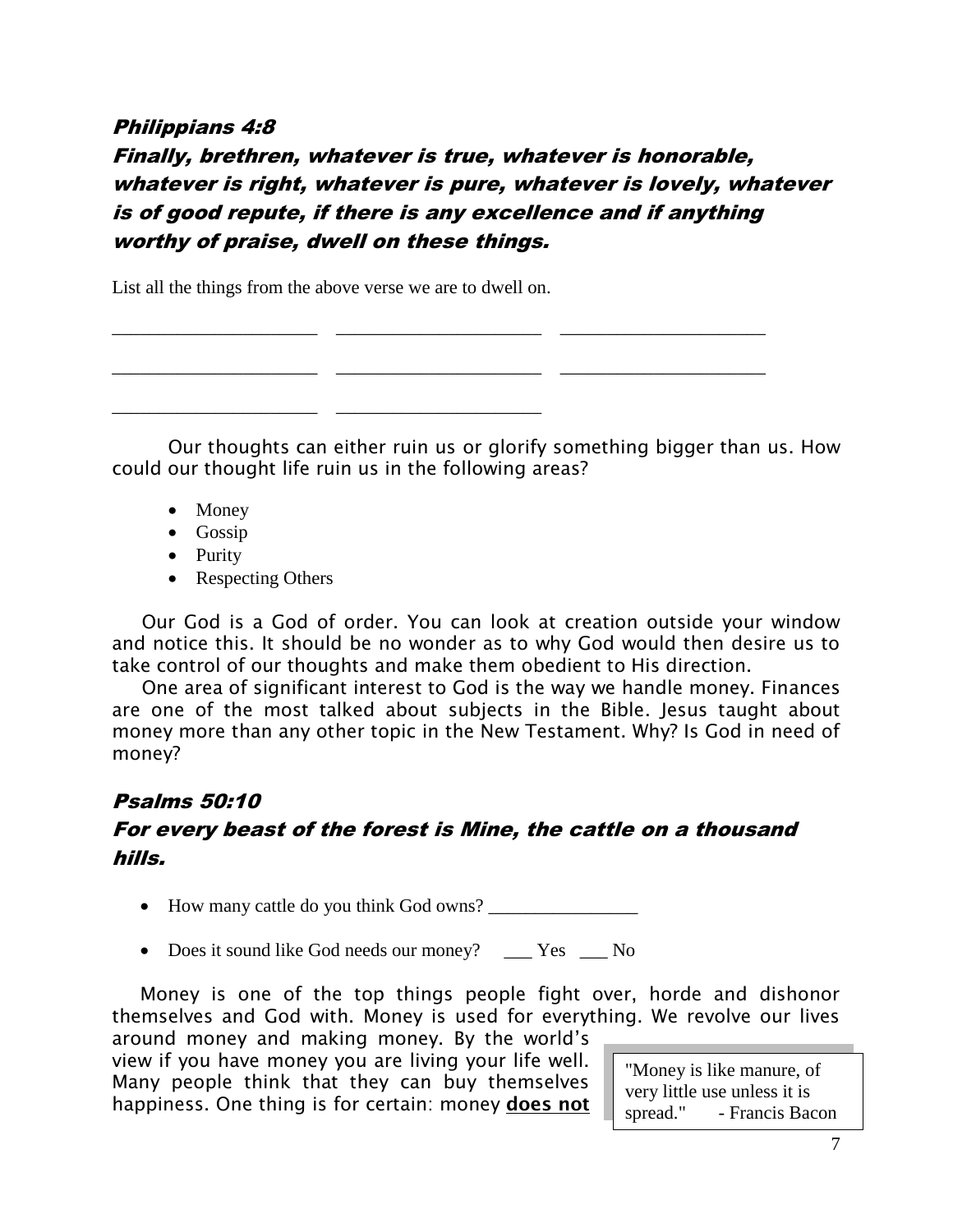buy happiness. God addresses money to see how serious we are about worshiping Him. If we truly desire to glorify God, then we must do so with that which we hold precious: our lives, our time, our service and our money. Is it any wonder that the Father desires us to glorify Him with our money.

#### Malachi 3:10

"Bring the whole tithe into the storehouse, so that there may be food in My house, and test Me now in this," says the LORD of hosts, "if I will not open for

Tithe: One tenth (10%) of one's total income, wages or pay.

you the windows of heaven and pour out for you a blessing until it overflows."

A tithe is when we give ten percent of our money to God. This is an act of faith on our part in giving up 10% of our income to the Lord. But what has God promised to do in return?

\_\_\_\_\_\_\_\_\_\_\_\_\_\_\_\_\_\_\_\_\_\_\_\_\_\_\_\_\_\_\_\_\_\_\_\_\_\_\_\_\_\_\_\_\_\_\_\_\_\_\_\_\_\_\_\_\_\_\_\_\_\_\_\_\_\_\_\_

God even seems to challenge us in tithing. Notice how the Lord says "Test Me now in this…" Does He give the impression that you will suffer for giving a tenth of your money to Him?

 God uses the money that we bring in to build up His church, reach unbelievers and praise the name of Jesus. He allows us the privilege of contributing to this cause. Remember this, God is the one who causes us to make the money in first place. It technically all belongs to Him, but all He asks of you is ten percent.

 God gives us the ability to make money, then asks us for ten percent of the money that truly belongs to Him anyway, then tells us that He will bless us for giving to Him what belonged to Him already. What an amazing God we serve!